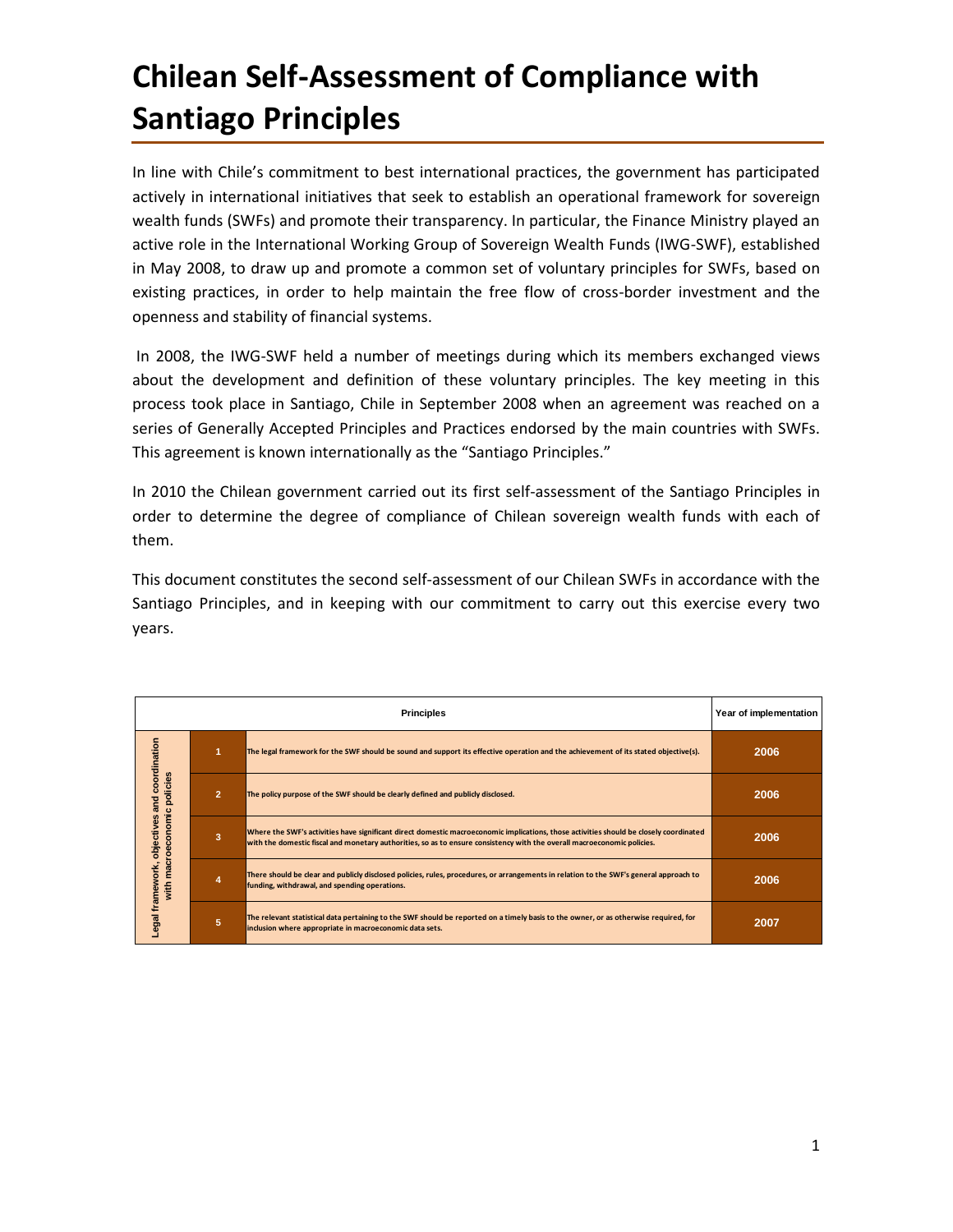|                                                                    |                 | <b>Principles</b>                                                                                                                                                                                                                                                                                                                                                                                                                                                  | Year of implementation                |
|--------------------------------------------------------------------|-----------------|--------------------------------------------------------------------------------------------------------------------------------------------------------------------------------------------------------------------------------------------------------------------------------------------------------------------------------------------------------------------------------------------------------------------------------------------------------------------|---------------------------------------|
| Institutional framework and organizational structure               | $6\phantom{a}$  | The governance framework for the SWF should be sound and establish a clear and effective division of roles and responsibilities in<br>order to facilitate accountability and operational independence in the management of the SWF to pursue its objectives.                                                                                                                                                                                                       | 2007                                  |
|                                                                    | $\overline{7}$  | The owner should set the objectives of the SWF, appoint the members of its governing body(ies) in accordance with clearly defined<br>procedures, and exercise oversight over the SWF's operations.                                                                                                                                                                                                                                                                 | 2007                                  |
|                                                                    | 8               | The governing body(ies) should act in the best interests of the SWF, and have a clear mandate and adequate authority and competency<br>to carry out its functions.                                                                                                                                                                                                                                                                                                 | 2007                                  |
|                                                                    | 9               | The operational management of the SWF should implement the SWF's strategies in an independent manner and in accordance with<br>clearly defined responsibilities.                                                                                                                                                                                                                                                                                                   | 2007                                  |
|                                                                    | 10 <sub>1</sub> | The accountability framework for the SWF's operations should be clearly defined in the relevant legislation, charter, other constitutive<br>documents, or management agreement.                                                                                                                                                                                                                                                                                    | 2007                                  |
|                                                                    | 11              | An annual report and accompanying financial statements on the SWF's operations and performance should be prepared in a timely<br>fashion and in accordance with recognized international or national accounting standards in a consistent manner.                                                                                                                                                                                                                  | 2008                                  |
|                                                                    | 12 <sub>2</sub> | The SWF's operations and financial statements should be audited annually in accordance with recognized international or national<br>auditing standards in a consistent manner.                                                                                                                                                                                                                                                                                     | 2008                                  |
|                                                                    | 13              | Professional and ethical standards should be clearly defined and made known to the members of the SWF's governing body(ies),<br>management, and staff.                                                                                                                                                                                                                                                                                                             | 2006                                  |
|                                                                    | 14              | Dealing with third parties for the purpose of the SWF's operational management should be based on economic and financial grounds,<br>and follow clear rules and procedures.                                                                                                                                                                                                                                                                                        | 2007                                  |
|                                                                    | 15              | SWF operations and activities in host countries should be conducted in compliance with all applicable regulatory and disclosure<br>requirements of the countries in which they operate.                                                                                                                                                                                                                                                                            | 2007                                  |
|                                                                    | 16              | The governance framework and objectives, as well as the manner in which the SWF's management is operationally independent from<br>the owner, should be publicly disclosed.                                                                                                                                                                                                                                                                                         | 2006                                  |
|                                                                    | 17              | Relevant financial information regarding the SWF should be publicly disclosed to demonstrate its economic and financial orientation, so<br>as to contribute to stability in international financial markets and enhance trust in recipient countries.                                                                                                                                                                                                              | 2008                                  |
| risk management<br>$\overline{\mathbf{c}}$<br>Investment policy an | 18              | The SWF's investment policy should be clear and consistent with its defined objectives, risk tolerance, and investment strategy, as set<br>by the owner or the governing body(ies), and be based on sound portfolio management principles.                                                                                                                                                                                                                         | <b>FRP: 2011</b><br><b>FEES: 2007</b> |
|                                                                    | 19              | The SWF's investment decisions should aim to maximize risk-adjusted financial returns in a manner consistent with its investment<br>policy, and based on economic and financial grounds.                                                                                                                                                                                                                                                                           | 2007                                  |
|                                                                    | 20              | The SWF should not seek or take advantage of privileged information or inappropriate influence by the broader government in<br>competing with private entities.                                                                                                                                                                                                                                                                                                    | 2006                                  |
|                                                                    | 21              | SWFs view shareholder ownership rights as a fundamental element of their equity investments' value. If an SWF chooses to exercise its<br>ownership rights, it should do so in a manner that is consistent with its investment policy and protects the financial value of its<br>investments. The SWF should publicly disclose its general approach to voting securities of listed entities, including the key factors<br>guiding its exercise of ownership rights. | 2012                                  |
|                                                                    | 22              | The SWF should have a framework that identifies, assesses, and manages the risks of its operations.                                                                                                                                                                                                                                                                                                                                                                | 2007                                  |
|                                                                    | 23              | The assets and investment performance (absolute and relative to benchmarks, if any) of the SWF should be measured and reported to<br>the owner according to clearly defined principles or standards.                                                                                                                                                                                                                                                               | 2007                                  |
|                                                                    | 24              | A process of regular review of the implementation of the GAPP should be engaged in by or on behalf of the SWF.                                                                                                                                                                                                                                                                                                                                                     | 2010                                  |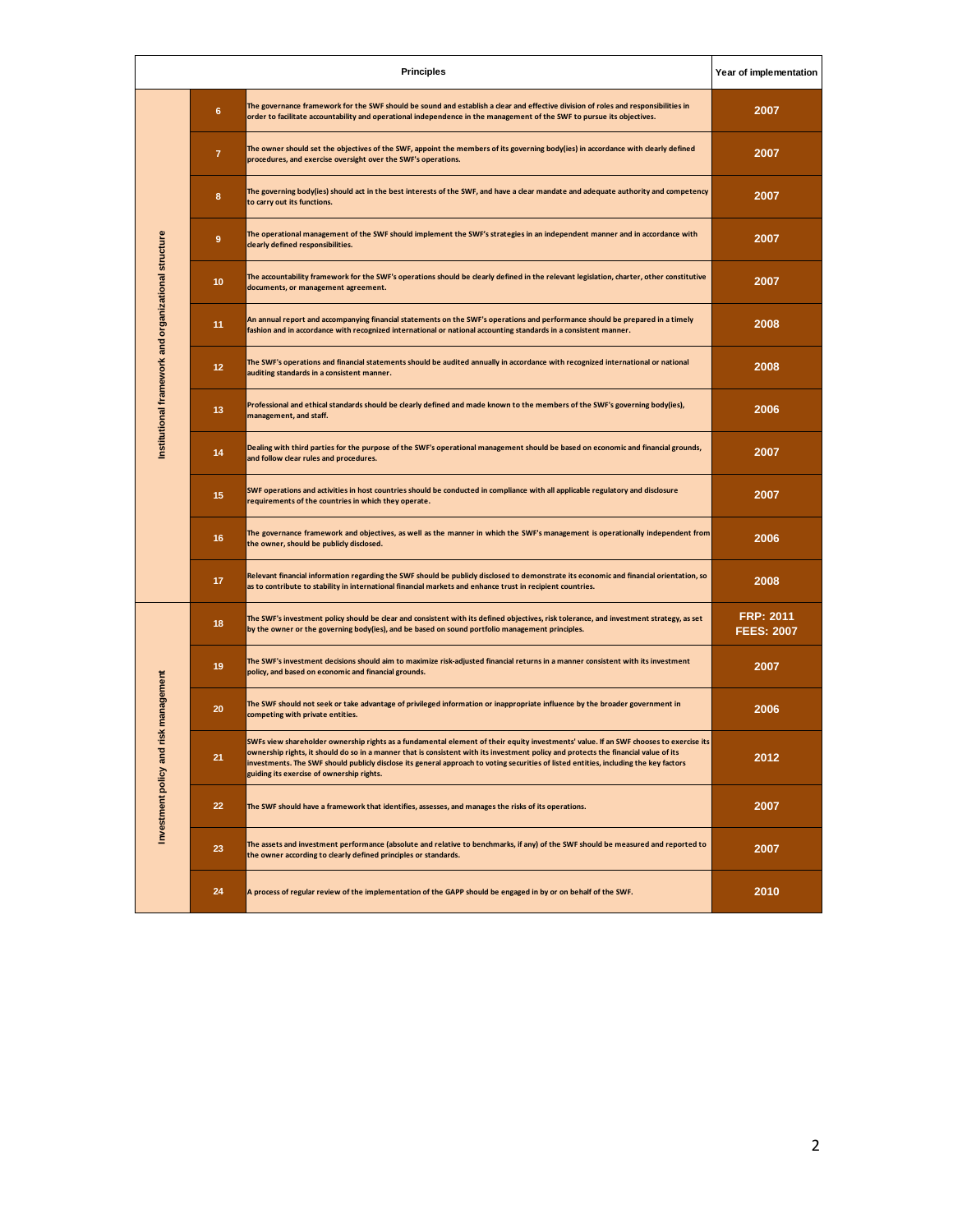### **GAPP 1. Principle: Assessment:**

**The legal framework for the SWF should be sound and support its effective operation and the achievement of its stated objective(s).**

# GAPP 1.1 Subprinciple:

**The legal framework for the SWF should ensure the legal soundness of the SWF and its transactions.**

# GAPP 1.2 Subprinciple:

**The key features of the SWF's legal basis and structure, as well as the legal relationship between the SWF and the other state bodies, should be publicly disclosed.**

The institutional framework for Chile's SWFs is established in a number of laws and decrees that define the rules for their operation. The most important piece of legislation is the Fiscal Responsibility Law (FRL) which sets out the norms and institutional framework for the saving and management of fiscal resources. The FRL created the Pension Reserve Fund (PRF) and permitted the creation of the Economic and Social Stabilization Fund (ESSF) which was officially established under Decree with Force of Law (DFL)  $N^{\circ}$  1 issued by the Finance Ministry in 2006. The FRL also specifies that the Finance Ministry will define the SWFs' investment policies with the advice of a Financial Committee and may entrust their management to the Central Bank of Chile (CBC).

The uses to which the two funds may be put is defined in the FRL, DFL Nº 1 and the Pension Law. Withdrawals must be authorized by decree by the Finance Minister, are implemented by the CBC and the General Treasury of the Republic (GTR) and are subject to review by the Comptroller General's Office (CGR).

Supreme Decree N° 1.383, issued by the Finance Ministry in 2006, delegated the administration of the two funds to the CBC, as Fiscal Agent, and established the general framework for their management.

Supreme Decree N° 621, issued by the Finance Ministry in 2007, created the Financial Committee to advise the Finance Minister on all aspects related to funds' investment policy definition.

As a result, the legal framework for Chile's SWFs rests on sound foundations and is publicly disclosed, favoring efficient funds operations and facilitating achievement of the objectives for which they were created. These laws and decrees were published in the Diario Oficial (Official Gazette) and are available on the SWF website at www.hacienda.cl/fondossoberanos/legislacion.html.

# **GAPP 2. Principle: Assessment:**

**The policy purpose of the SWF should be clearly defined and publicly disclosed.**

The purpose of the PRF is established in the FRL and the Pension Law and, in the case of the ESSF, in the FRL and DFL  $N<sup>o</sup>$  1. All the corresponding legislation is posted at www.hacienda.cl/fondossoberanos/legislacion.html. Their policy objectives are also clearly set out in the annual report prepared by the Finance Ministry which is available for public consultation a[t www.hacienda.cl/english/sovereign](http://www.hacienda.cl/english/sovereign-wealth-funds.html)[wealth-funds.html.](http://www.hacienda.cl/english/sovereign-wealth-funds.html)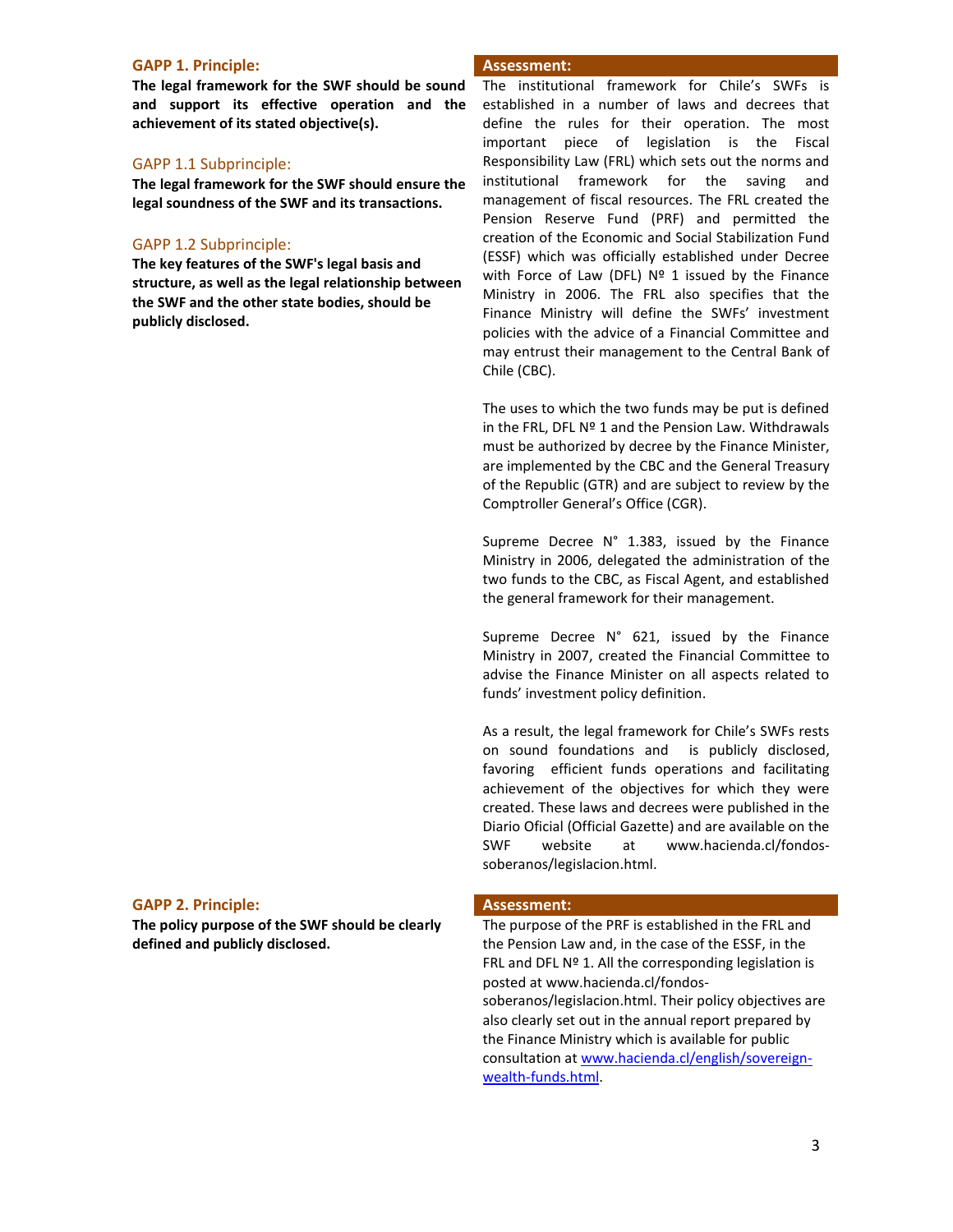### **GAPP 3. Principle: Assessment:**

**Where the SWF's activities have significant direct domestic macroeconomic implications, those activities should be closely coordinated with the domestic fiscal and monetary authorities, so as to ensure consistency with the overall macroeconomic policies.**

# **GAPP 4. Principle: Assessment:**

**There should be clear and publicly disclosed policies, rules, procedures, or arrangements in relation to the SWF's general approach to funding, withdrawal, and spending operations.**

### GAPP 4.1 Subprinciple:

**The source of SWF funding should be publicly disclosed.**

### GAPP 4.2 Subprinciple:

**The general approach to withdrawals from the SWF and spending on behalf of the government should be publicly disclosed.**

### **GAPP 5. Principle: Assessment:**

**The relevant statistical data pertaining to the SWF should be reported on a timely basis to the owner, or as otherwise required, for inclusion where appropriate in macroeconomic data sets.**

The funds invest exclusively in foreign currencies and overseas assets. Therefore, their domestic macroeconomic implications are minimal. Only the ESSF has direct domestic macroeconomic implications arising from its objective of financing the fiscal deficits that may occur during periods of low growth and/or low copper prices. The Finance Ministry makes the decision to withdraw resources from the fund and their timing since they could affect the peso-dollar exchange rate. In a bid to minimize this impact, withdrawals from the ESSF and their conversion into pesos have, in the past, been coordinated with other fiscal and monetary authorities and made using a system of auctions with a pre-set calendar. This mechanism provides for enough public information to minimize its market impact.

The rules for contributions to the SWFs are clearly established in the FRL while the uses to which they can be put are established in the FRL, DFL  $N<sup>°</sup>$  1 and the Pension Law as part of their legal framework. Legislation authorizes the Minister of Finance to define the timing and the amount of withdrawals, and then publicly disclose this information. However, fiscal expenditures must be approved by Congress. As indicated above, this legislation is posted on the funds' website. Contributions and withdrawals as well as the expenses involved in the funds' operation are publicly disclosed in a clear manner, with contributions and withdrawals set out in the funds' monthly, quarterly and annual reports and expenses in their quarterly and annual reports.

The CBC prepares daily, monthly, quarterly and annual reports on the state of the funds and the performance of their investments. These reports are supplied to staff of the Finance Ministry and to the GTR.

Based on the information supplied by the CBC and the custodian bank, the Finance Ministry publishes monthly reports that include information about the return on the funds' investments, their size, contributions, withdrawals and their portfolio composition. Quarterly reports prepared by the Finance Ministry complement the information that is publicly available. In addition, the Ministry publishes an annual report on the SWFs while the Financial Committee prepares its own annual report about its activities and recommendations which is presented to the Finance Minister, the Finance Commissions of both houses of Congress and the Joint Budget Commission of Congress.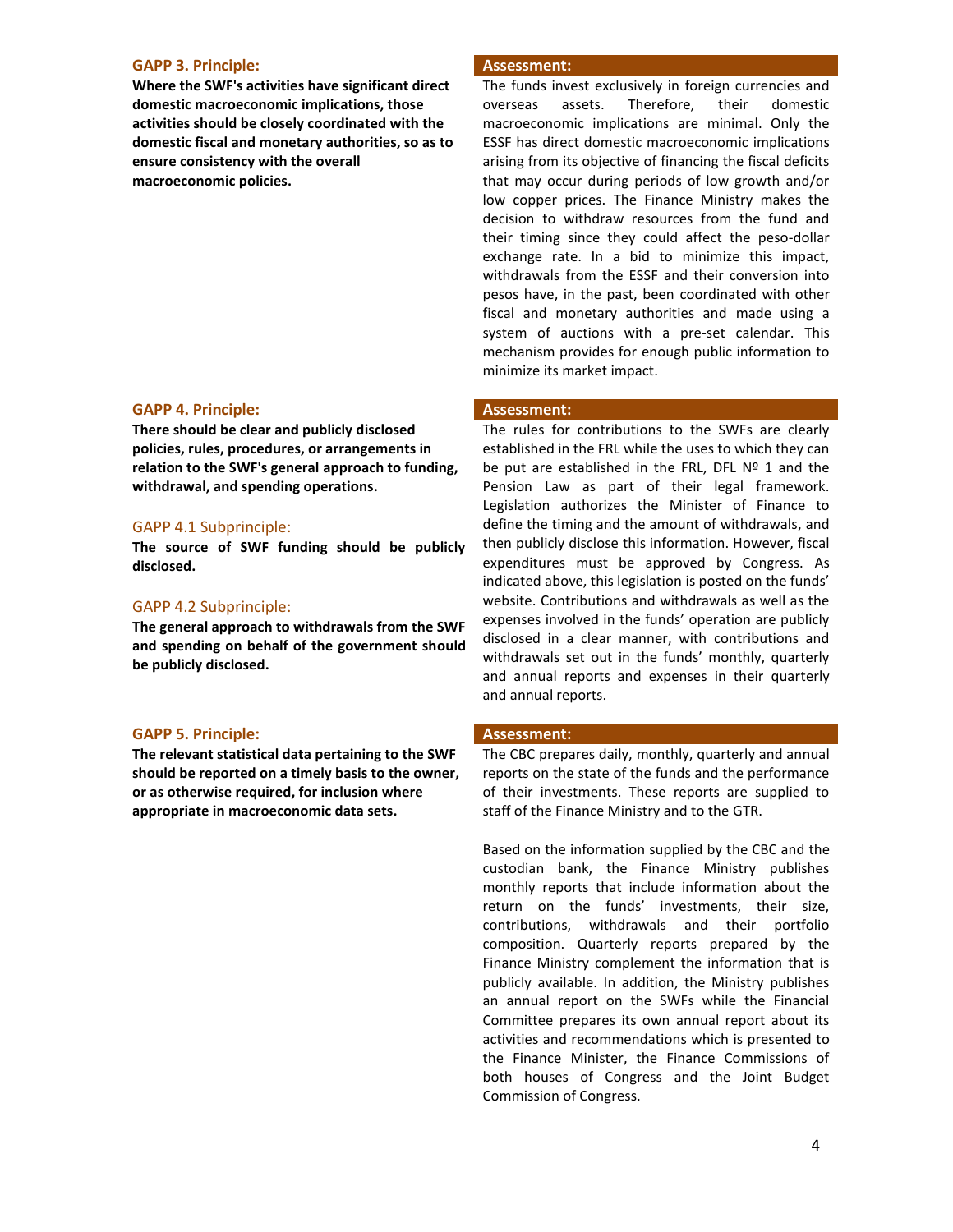### **GAPP 6. Principle: Assessment:**

**The governance framework for the SWF should be sound and establish a clear and effective division of roles and responsibilities in order to facilitate accountability and operational independence in the management of the SWF to pursue its objectives.**

The clear division of roles and responsibilities established by the funds' legal framework facilitates accountability and operational independence in their management. The FRL specifies that the funds are the property of the State of Chile and that the GTR is the bearer of the resources. Under this law, the Finance Minister is responsible for deciding how the funds are managed and their investment policies.

In defining their investment policies, the Finance Minister is supported by a Financial Committee which provides advice on the aspects related to this decision. The Finance Ministry draws up investment guidelines defining the eligible instruments and issuers as well as other matters such as investment limits and the use of derivatives.

The CBC was appointed by the Finance Minister as the Fiscal Agent responsible for the funds' operational management. The CBC accepted this role and invests the funds' resources with complete independence in accordance with the instructions and restrictions established by the Finance Ministry in their investment guidelines. Since 2012, the CBC has hired external managers to manage the equity and corporate bonds mandates in the PRF, invested according to the guidelines prepared by the Finance Ministry.

The custodian bank, hired by the CBC on behalf of the government, is responsible for custody of securities and also provides a number of middle-office services such as monitoring compliance with investment limits, calculating each manager's performance and preparing financial and accounting reports on the funds.

Finance Ministry staff monitor the CBC and external managers compliance with the funds' investment guidelines, using information provided by the custodian bank, and prepare monthly, quarterly and annual reports on the basis of information provided by the custodian bank and the CBC. In addition, Finance Ministry's staff acts as the Financial Committee's Secretariat and provides support in all tasks related to the funds' investment policies.

The GTR is responsible for the funds' accounting, for preparing their audited financial statements and for their incorporation into Chile's national accounts. The Finance Ministry's Budget Office is responsible for aspects of the SWFs related to the budget such as contributions and withdrawals.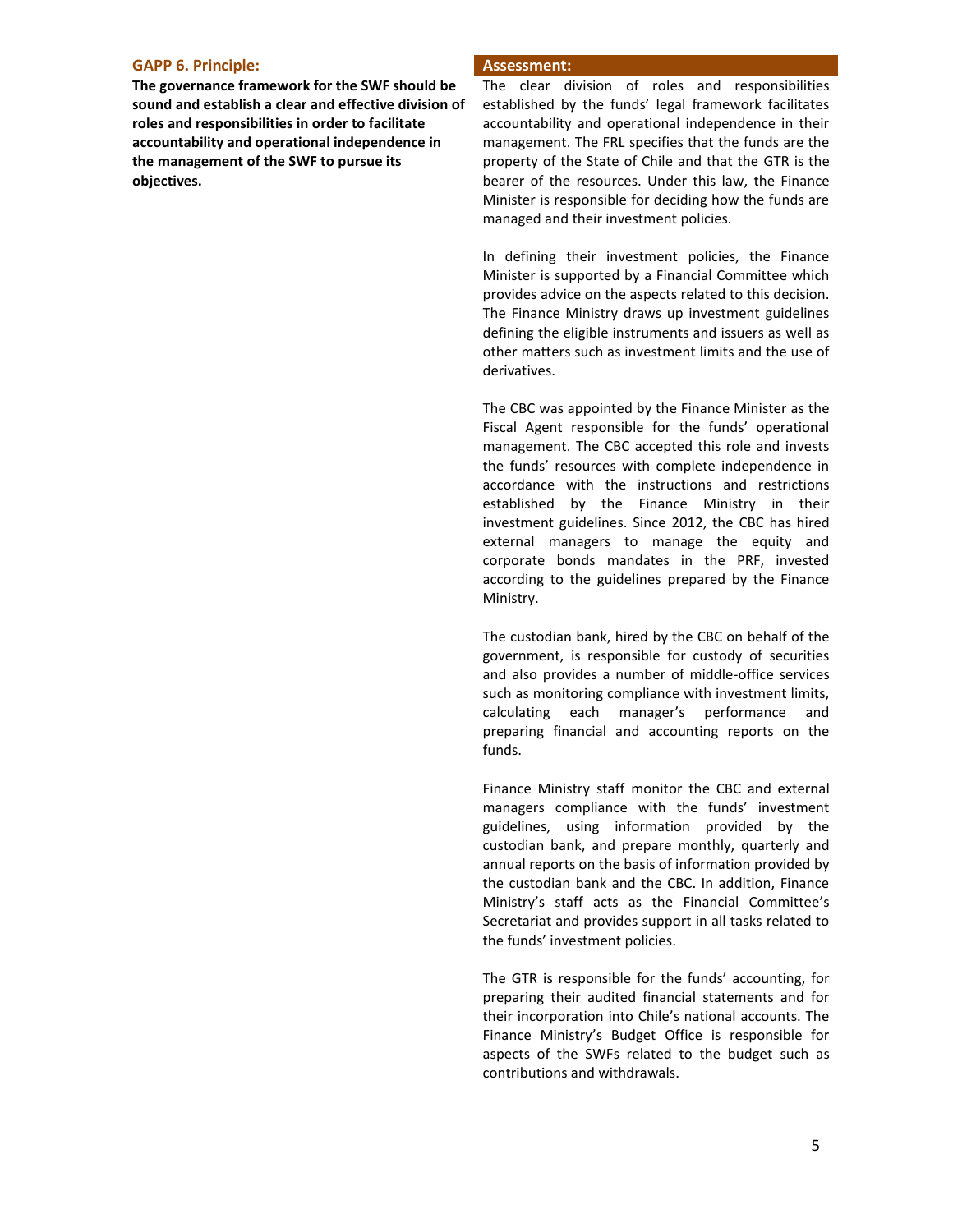### **GAPP 7. Principle: Assessment:**

**The owner should set the objectives of the SWF, appoint the members of its governing body(ies) in accordance with clearly defined procedures, and exercise oversight over the SWF's operations.**

### **GAPP 8. Principle: Assessment:**

**The governing body(ies) should act in the best interests of the SWF, and have a clear mandate and adequate authority and competency to carry out its functions.**

### **GAPP 9. Principle: Assessment:**

**The operational management of the SWF should implement the SWF's strategies in an independent manner and in accordance with clearly defined responsibilities.**

The FRL establishes the funds' policy objectives and also defined the Finance Ministry as the body principally responsible for their governance and the Finance Minister as responsible for decisions about their management and investment policies. The FRL also named the GTR as the bearer of the resources. The Finance Minister is appointed by the President of the Republic while the members of the Financial Committee are appointed by the Finance Minister according to criteria established in Supreme Decree N° 621 issued in 2007 by the Finance Ministry.

In the case of oversight, Finance Ministry staff monitor compliance with the funds' investment guidelines, reviewing the reports on compliance with investment limits prepared by the custodian bank and also carrying out independent reviews of compliance with these limits.

The Comptroller General's Office, an autonomous body, is responsible for auditing public-sector finances and, therefore, the SWFs.

The institutional framework for the SWFs is defined in the legislation discussed above. Under the FRL, the Finance Ministry is the body primarily responsible for their governance and the Finance Minister is responsible for decisions about their management and investment policies. To assist the Finance Minister in this task, the FRL also created the Financial Committee which advises him on the analysis and design of the funds' investment policies. Although the Finance Minister is not obliged to follow the Committee's independent recommendations, these are public and the government is publicly responsible for the Finance Minister's decisions. In addition, the Finance Minister has set up a unit within the Ministry for all activities relating to investment of the funds' assets and to provide support to the Financial Committee.

The Finance Minister has defined the funds' investment policy and delegated their operational management to the CBC who has delegated to external managers, as requested by the Finance Ministry, the equity and corporate bonds mandates in the PRF. All of them invest their assets in accordance with the investment guidelines drawn up by the Finance Ministry**.** These guidelines are reviewed and accepted by the CBC which is an autonomous public body not related to the government. The CBC and external managers have total independence to buy and sell instruments and make other operational decisions within the parameters established by the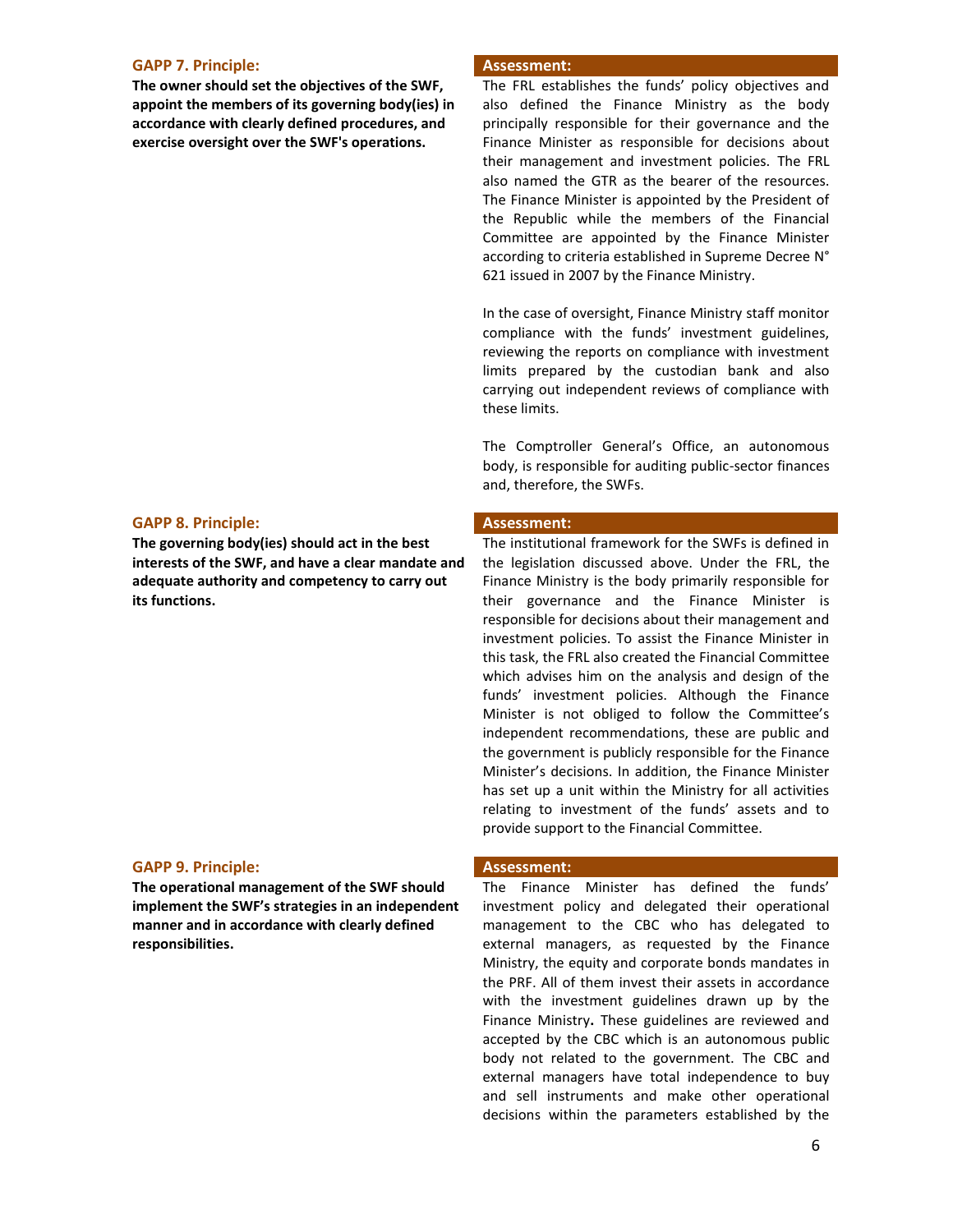**GAPP 10. Principle: Assessment:**

**The accountability framework for the SWF's operations should be clearly defined in the relevant legislation, charter, other constitutive documents, or management agreement.**

Finance Ministry in the funds' investment guidelines. The CBC provides the Finance Ministry with daily, monthly, quarterly and annual reports about its fulfillment of its role, including details of the funds' investments and external managers' relevant information.

The accountability framework for the funds' operations is established in the laws and decrees discussed under Principle 1. They were published in the Diario Oficial (Official Gazette) and are available on the funds' website at www.hacienda.cl/fondossoberanos/legislacion.html and from the Library of Congress (www.bcn.cl).

In order to ensure a proper and effective accountability framework, a range of reports are prepared by the different bodies involved in the funds' management.

Article 12 of the FRL and Article 7 of DFL Nº 1, which regulate the PRF and the ESSF, respectively, establish that the Finance Ministry must present to the Finance Commissions of both houses of Congress and to the Joint Budget Commission of Congress monthly and quarterly reports about the funds. In addition, and although not so required by law, the Finance Ministry publishes an annual report about the funds. All these reports are publicly available on the website indicated above.

Under Supreme Decree N° 1.383, the CBC is accountable to the Finance Minister for the funds' operational management and provides the Finance Ministry with daily, monthly, quarterly and annual reports about the funds, the services provided by the external managers and the custodian. The Finance Minister is responsible for the funds' investment policies and decides how they should be managed.

The Financial Committee is an advisory body and is accountable for its obligations as established in Supreme Decree N° 621. Under Article 7 of this Decree, it must present an annual report on its work to the Finance Minister and send a copy of this report to the Finance Commissions of both houses of Congress and to the Joint Budget Commission of Congress. This report is also available on the funds' website.

In addition, the Comptroller General's Office, an autonomous body, is responsible for auditing publicsector finances and, therefore, the SWFs.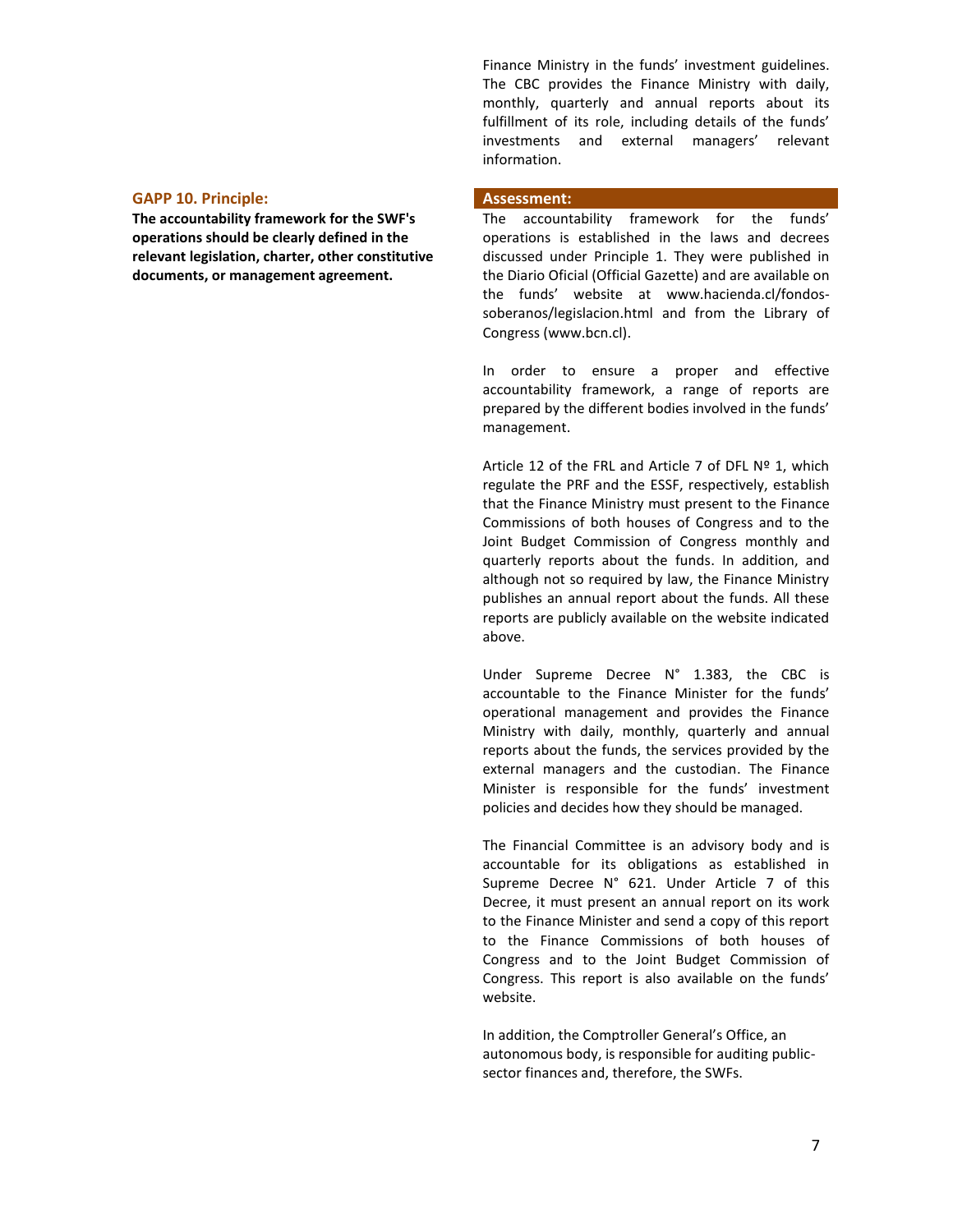### **GAPP 11. Principle: Assessment:**

**An annual report and accompanying financial statements on the SWF's operations and performance should be prepared in a timely fashion and in accordance with recognized international or national accounting standards in a consistent manner.**

### **GAPP 12. Principle: Assessment:**

**The SWF's operations and financial statements should be audited annually in accordance with recognized international or national auditing standards in a consistent manner.**

### **GAPP 13. Principle: Assessment:**

**Professional and ethical standards should be clearly defined and made known to the members of the SWF's governing body(ies), management, and staff.**

# **GAPP 14. Principle: Assessment:**

**Dealing with third parties for the purpose of the SWF's operational management should be based on economic and financial grounds, and follow clear rules and procedures.**

The Finance Ministry prepares an annual report on the funds using the information supplied by the CBC, which includes the information provided by the external managers, and the custodian bank. This report includes financial information and is publicly available.

As of 2011 the GTR prepares the financial statements according to IFRS, which are independently audited and included in the annual report prepared by the Finance Ministry.

The funds' operations are audited by internal CBC auditors.

As of 2011 the GTR prepares the financial statements according to IFRS, which are independently audited in keeping with Chilean auditing standards.

The authorities and staff involved in work relating to Chile's SWFs are subject to legally-established professional and ethical norms, such as the principle of probity, which call for impeccable professional conduct and efficient and loyal exercise of their functions in accordance with the common good.

In addition, the CBC has defined professional and ethical standards that are made known to its employees and are available on its website (www.bcentral.cl/transparencia/pdf/Manual\_probida d/Manualdeprobidad.pdf). Members of the Financial Committee are subject to the ethical norms established in the Decree which created the Committee as well as to other internally-defined norms. Finance Ministry staff and advisors involved in the funds' management have internally adopted a code of ethics along the same lines of communicating and complying in the best possible way with the legally-applicable professional and ethical norms. This code of ethics is available at http://www.hacienda.cl/fondos-soberanos/codigo-deetica.html. Staff and advisors may, in addition, be subject to other codes of professional ethics (such as that of the CFA Institute).

All transactions with third parties are based on economic and financial grounds. The Finance Ministry has rules and procedures that define the steps to be followed in acquiring or hiring services from third parties and the CBC and GTR also have a series of clearly defined rules and procedures for these situations.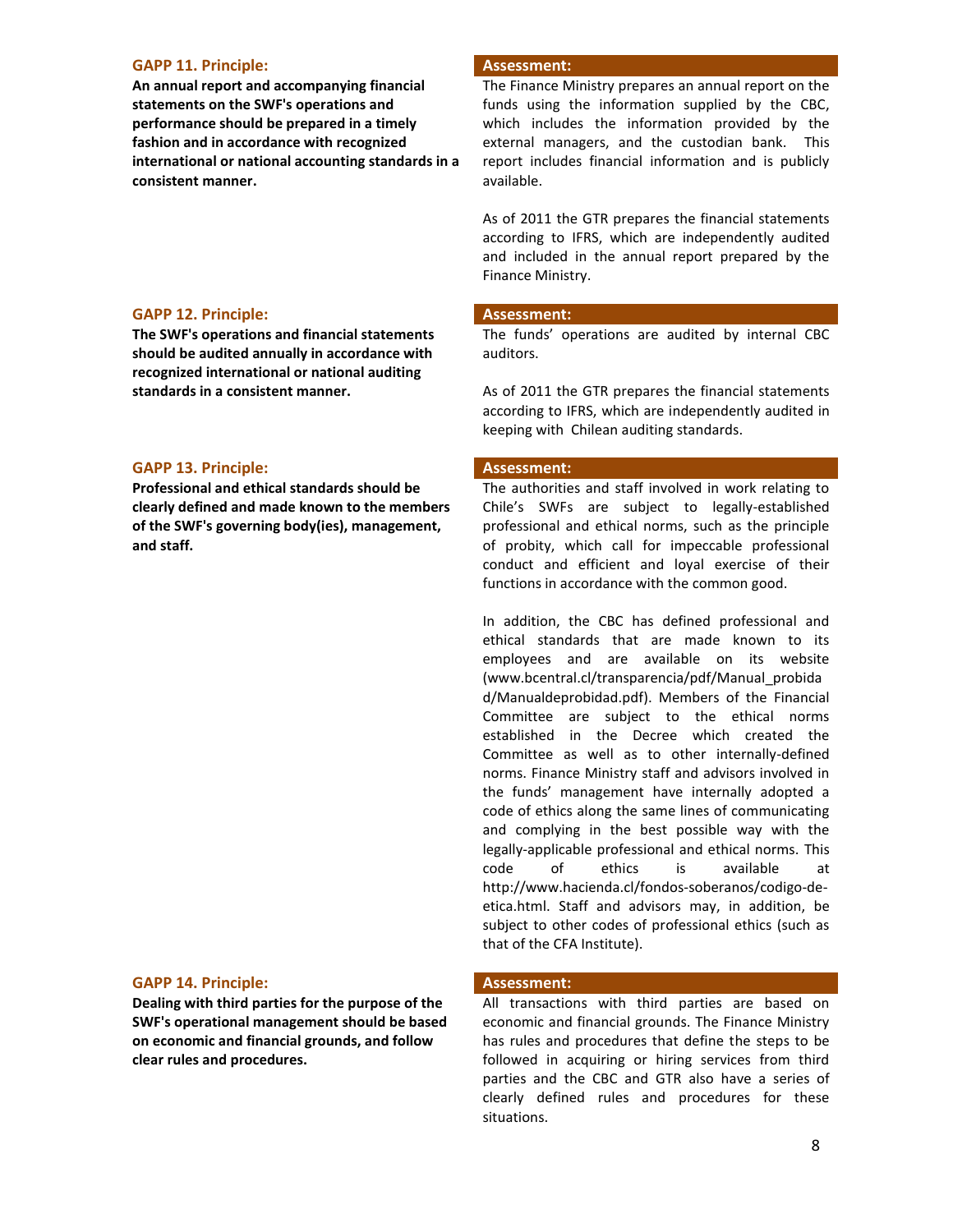### **GAPP 15. Principle: Assessment:**

**SWF operations and activities in host countries should be conducted in compliance with all applicable regulatory and disclosure requirements of the countries in which they operate.**

# **GAPP 16. Principle: Assessment:**

**The governance framework and objectives, as well as the manner in which the SWF's management is operationally independent from the owner, should be publicly disclosed.**

### **GAPP 17. Principle: Assessment:**

**Relevant financial information regarding the SWF should be publicly disclosed to demonstrate its economic and financial orientation, so as to contribute to stability in international financial markets and enhance trust in recipient countries.**

# **GAPP 18. Principle: Assessment:**

**The SWF's investment policy should be clear and consistent with its defined objectives, risk tolerance, and investment strategy, as set by the owner or the governing body(ies), and be based on sound portfolio management principles.** 

# GAPP 18.1 Subprinciple:

**The investment policy should guide the SWF's financial risk exposures and the possible use of leverage.** 

# GAPP 18.2 Subprinciple:

**The investment policy should address the extent to which internal and/or external investment managers are used, the range of their activities and authority, and the process by which they are selected and their performance monitored.**

# GAPP 18.3 Subprinciple:

**A description of the investment policy of the SWF should be publicly disclosed.** 

The procedures established by the CBC aim to ensure that the funds' operations and activities are implemented in accordance with the applicable regulatory and disclosure requirements of host countries.

The funds' institutional framework and objectives are defined by the legal framework discussed under Principle 1 above. Operational management is carried out by the CBC and external managers, both independent bodies of the government. The operational framework for management by the CBC and external managers is defined in Supreme Decree N° 1.383 which was published in the Diario Oficial (Official Gazette). All relevant legislation is published in the Official Gazette and is also available on the funds' website (www.hacienda.cl/fondossoberanos/legislacion.html) and from the Library of Congress [\(www.bcn.cl\)](http://www.bcn.cl/).

The size of the funds, their absolute returns and the countries where their assets are invested are reported monthly while a report on the CBC's performance is published quarterly. The funds' annual report contains additional financial information. All these reports are available on the funds' website.

In our view, the investment policy in force for the ESSF is consistent with its objectives and risk tolerance. In the case of the PRF, the new investment policy implemented at the beginning of 2012 better reflects its objectives and nature when compared to the previous policy.

The financial risks to which each fund is exposed are determined by its investment policy. Given their essentially passive management, these risks depend principally on their strategic portfolios and benchmarks. As of today, the use of leverage is not permitted while the use of derivatives is permitted only for hedging purposes. At present, the funds' operational management is mainly in the hands of the CBC and supervised by the custodian bank and the Finance Ministry. In addition, according to instructions provided by the Finance Ministry and recommendations by the Financial Committee, a thorough selection process was undertaken to select external managers for the investment of PRF's new asset classes, equity and corporate bonds, given the CBC's lack of expertise in investing in those asset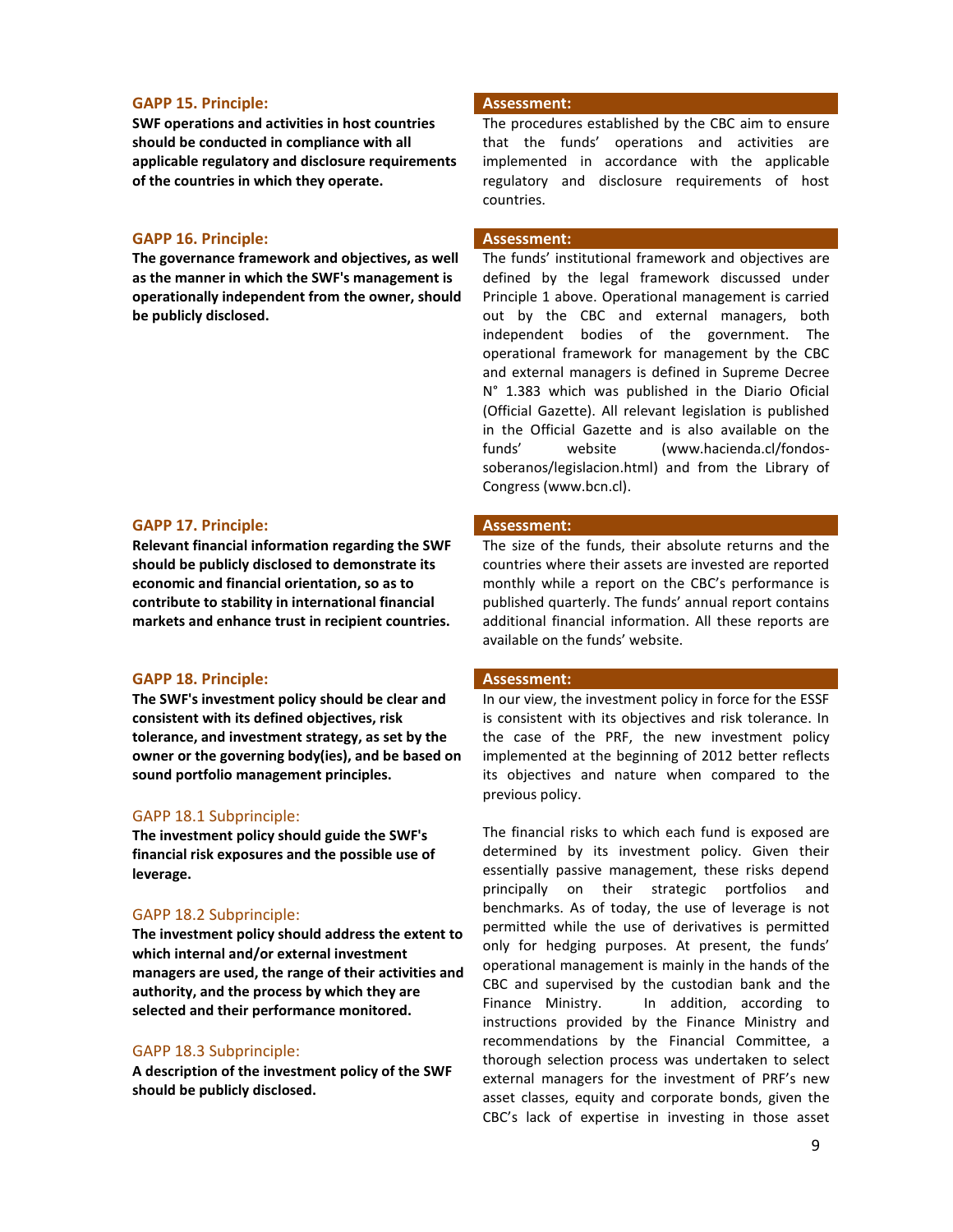### **GAPP 19. Principle: Assessment:**

**The SWF's investment decisions should aim to maximize risk-adjusted financial returns in a manner consistent with its investment policy, and based on economic and financial grounds.** 

# GAPP 19.1 Subprinciple:

**If investment decisions are subject to other than economic and financial considerations, these should be clearly set out in the investment policy and be publicly disclosed.** 

### GAPP 19.2 Subprinciple:

**The management of an SWF's assets should be consistent with what is generally accepted as sound asset management principles.** 

### **GAPP 20. Principle: Assessment:**

**The SWF should not seek or take advantage of privileged information or inappropriate influence by the broader government in competing with private entities.**

### **GAPP 21. Principle: Assessment:**

**SWFs view shareholder ownership rights as a fundamental element of their equity investments' value. If an SWF chooses to exercise its ownership rights, it should do so in a manner that is consistent with its investment policy and protects the financial value of its investments. The SWF should publicly disclose its general approach to voting securities of listed entities, including the key factors guiding its exercise of ownership rights.**

### **GAPP 22. Principle: Assessment:**

**The SWF should have a framework that identifies, assesses, and manages the risks of its operations.** 

### GAPP 22.1 Subprinciple:

**The risk management framework should include reliable information and timely reporting systems, which should enable the adequate monitoring and management of relevant risks within acceptable**  classes. The scope of external managers' responsibilities and activities is set forth in the corresponding investment guidelines as well as their monitoring by the custodian bank, the CBC, and the Finance Ministry.

As of 2012 the investment guidelines are disclosed in Spanish in the section available for each fund on the web site [www.hacienda.cl/fondos-soberanos.html.](http://www.hacienda.cl/fondos-soberanos.html)

The funds' operational management has been delegated to the CBC and external managers which implement investment decisions autonomously based only on economic and financial grounds and according to a passive investment approach. The CBC applies the same operational standards as for the international reserves and it has been audited and reviewed by international consultants. Likewise, external managers investment processes controls are independently audited. The results from this audit are disclosed to the Finance Ministry annually. The funds' investment policies and guidelines are, moreover, established by the Finance Ministry, taking into account the opinion of the Financial Committee.

Investment decisions are implemented independently by the CBC and external managers which apply standards and operating procedures that meet high probity standards. In addition, when making recommendations, the members of the Financial Committee must do so using only public information.

The PRF invested in equities for the first time in 2012. Nonetheless, given that the fund is invested with a passive approach and that the size of the investment is small relative to each instrument's size in the benchmark, the Finance Ministry decided to follow a neutral approach for exercising ownership rights.

The different bodies that comprise the SWFs' organizational structure have procedures and controls in place that, together, constitute a proper framework for managing the risks to which they are exposed. The annual report prepared by the Finance Ministry includes a description of the main risks.

The investment guidelines defined by the Finance